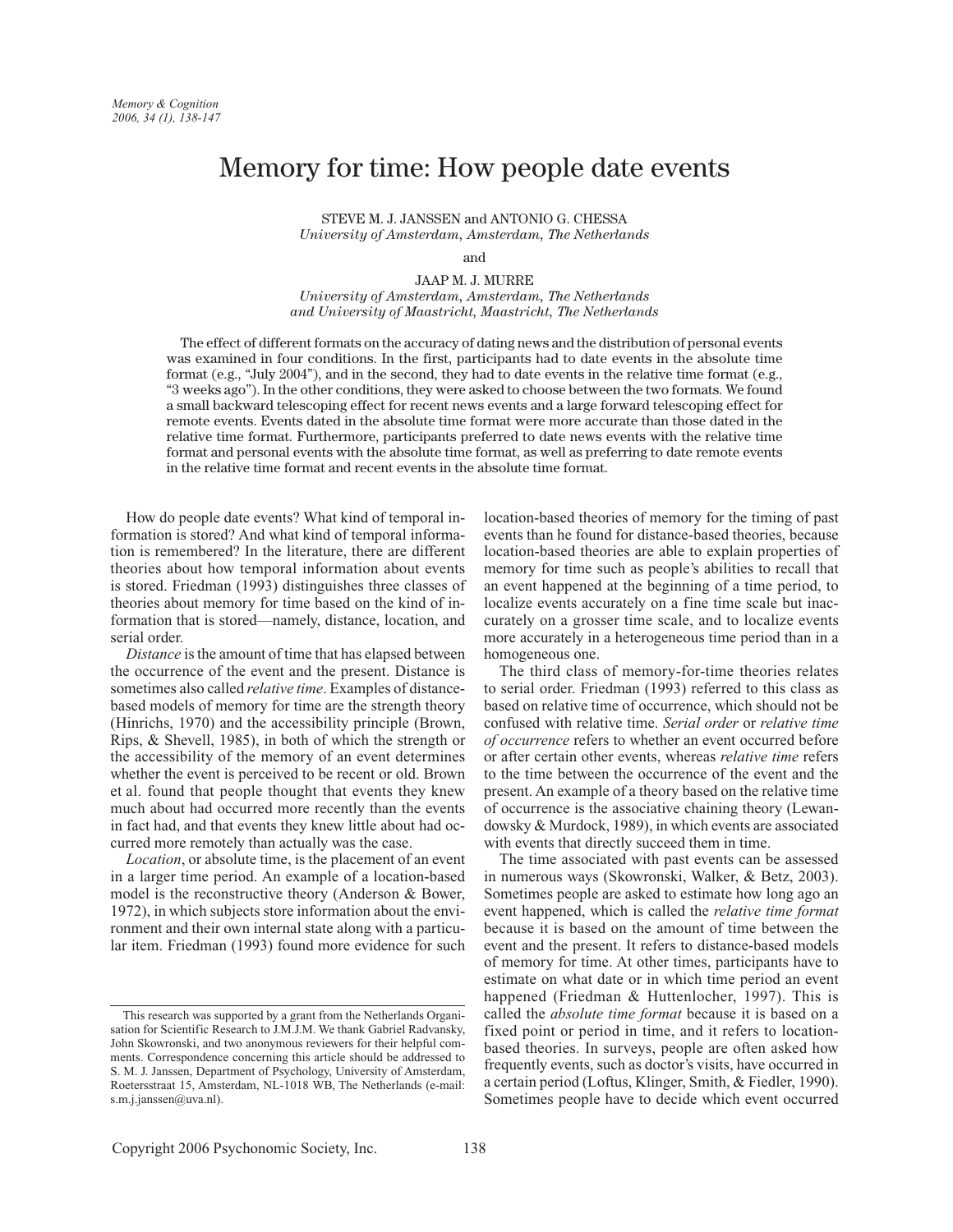more recently (Skowronski et al., 2003) or in what order several events occurred (Burt, Kemp, Grady, & Conway, 2000). These formats refer to serial order models. In still other cases, people have to estimate the duration of events (Burt, 1992a; Burt & Kemp, 1991).

The accuracy of these assessments is often investigated with experiments in which participants have to record personal events for a certain period. After this period, they are presented with these events and asked to make temporal decisions about them (Barclay & Wellman, 1986; Betz & Skowronski, 1997; Burt, Kemp, & Conway, 2003; Burt et al., 2000; Gibbons & Thompson, 2001; Larsen & Conway, 1997; Larsen & Thompson, 1995; Linton, 1975, Study 3; Skowronski et al., 2003; Thompson, 1982, 1985a, 1985b; Thompson, Skowronski, & Lee, 1988; Wagenaar, 1986; White, 1982; see also Skowronski & Thompson, 1990). A second method is to ask people whether they keep a diary and, if so, to let them make temporal decisions about the entries in their diaries (Burt, 1992a, 1992b; Burt, Kemp, & Conway, 2001; Rubin, 1982, Experiment 5). A third method is to ask people to make temporal decisions about verifiable personal events, such as participation in an experiment or a medical examination (Auriat, 1992; Baddeley, Lewis, & Nimmo-Smith, 1978; Huttenlocher, Hedges, & Bradburn, 1990; Huttenlocher, Hedges, & Prohaska, 1988, 1992; Loftus et al., 1990; Prohaska, Brown, & Belli, 1998; Rubin & Baddeley, 1989; Sehulster, 1989). A fourth method is to ask people to make temporal decisions about when public or historical events occurred (Bratfisch, Ekman, Lundberg, & Krüger, 1971; Brown, 1990; Brown et al., 1985; Burt & Kemp, 1991; Crawley & Pring, 2000; Ferguson & Martin, 1983; Friedman & Huttenlocher, 1997; Kemp, 1988, 1994, 1996; Lee & Brown, 2004; Wright, Gaskell, & O'Muircheartaigh, 1997).

When people are asked what kind of information they used to determine when events occurred, they report various kinds of temporal information (Baddeley et al., 1978; Betz & Skowronski, 1997; Brown, 1990; Burt, 1992b; Linton, 1975; Thompson, Skowronski, & Betz, 1993): they state, for instance, that they knew the *exact date*; that they remembered a specific reference to another event (this category is usually called *related events*); that they remembered a general reference to a period (i.e., *context*); that they estimated the number of *intervening events*; that they used the clarity of memory to estimate the recency of the event (i.e., *accessibility* or *familiarity*); or that they remembered the day of the week in which the event occurred, because such events always occurred on a certain weekday (i.e., *temporal schemata*). Some of these subjective reports (i.e., exact date and context) correspond to location-based models, whereas other reports (i.e., intervening events and accessibility) correspond to distancebased models.

Friedman and Huttenlocher (1997) asked participants to date topics of a current affairs program and major news events from the last 9 months. Participants were asked to reply in the relative time format (e.g., weeks, months, or

years ago) or in the absolute time format (e.g., exact date or month). Other responses were followed with the request to give an estimate of how many weeks, months, or years ago the story or news event happened. Friedman and Huttenlocher also asked which strategy the participants used: They asked them whether the stories or news events were related to other events, whether the content of the stories helped them to place the stories in time, or whether the vividness of the stories or the amount of information they could remember helped them decide how long ago the stories happened. Friedman and Huttenlocher found that participants answered in both formats, but preferred to respond in the relative time format. They did not find that participants used one strategy more frequently than the other strategies.

Shimojima (2002) asked university student participants how long ago they graduated high school and how long ago they entered university. Then, the participants had to rate how surprised they were at how little time had passed since the events. Although the students recalled the correct dates, they had the feeling that the events had occurred more recently than they had actually occurred. This feeling of time discrepancy was greater for the recent event (entrance into university) than for the remote event (high school graduation). These results indicate that people sometimes use multiple dating methods, such as locationbased and distance-based methods, simultaneously, which leads to a feeling of discrepancy, because the more accurate location-based method gives a different estimation than does the less accurate distance-based method.

The results of Baddeley et al. (1978), Betz and Skowronski (1997), Brown (1990), Burt (1992b), Friedman and Huttenlocher (1997), Linton (1975), Shimojima (2002), and Thompson et al. (1993) show that people use both distance-based and location-based information to date events, rather than use one type of temporal information as is suggested by some theories of memory for the time of past events.

In this article, we propose a pragmatic model that identifies under what conditions (i.e., type and age of event) what temporal information (i.e., distance- or locationbased) is employed. Therefore, the model integrates both types of memory-for-time theories. The model, represented in Figure 1, assumes that when an event is experienced, primary information is stored, including what the event is, who is involved, and where and when the event happens (Wagenaar, 1986). Primary (or *direct*) temporal information can include information about the time of day, weekday, or day of the month when the event occurs. Over time, parts, or even all, of this direct information may be lost, and with it some or all of the original memory. In addition to the primary temporal information, secondary (*indirect*) information is also stored (Anderson & Bower, 1972). Indirect temporal information includes information about the context of the event (Conway & Pleydell-Pearce, 2000; Linton, 1975, Study 2) and related events (Conway & Pleydell-Pearce, 2000; Kemp, 1996, 1999), such as landmark events (Loftus & Marburger, 1983). For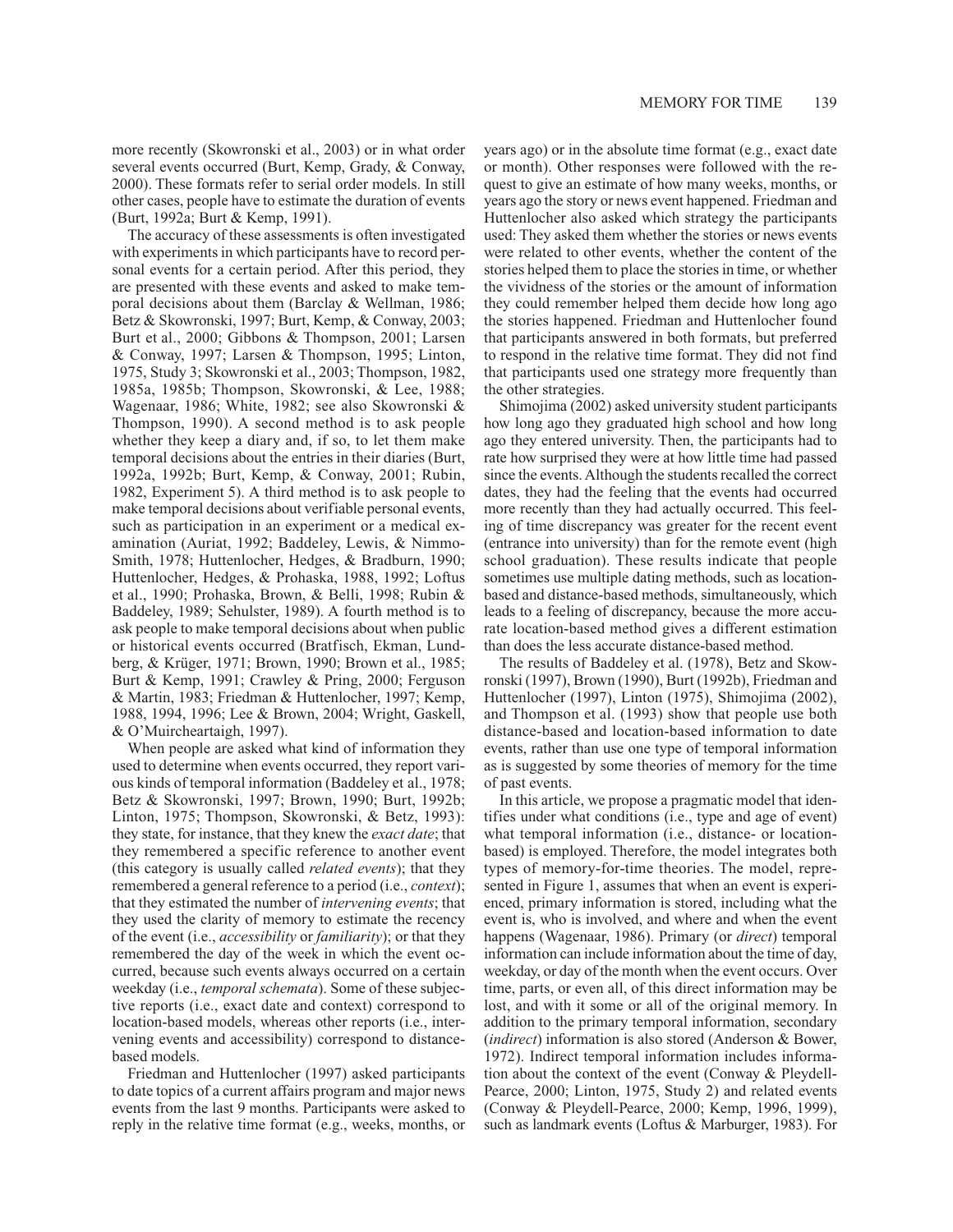

**Figure 1. Schematic representation of which types of event information are stored, the age of an event, the availability of temporal information, and the preferred dating format.**

instance, indirect temporal information may be where one lived or worked during the event, or which other events occurred shortly before or after. In time, this indirect information may also be lost.

Direct temporal information, such as time of day, weekday, or day of the month may be forgotten quickly. However, this information can be reconstructed with the help of secondary information (Brown, 1990), such as contextual information. For instance, if an event happened while someone was going to work, it follows that the event must have happened in the morning. This type of contextual information is called a *temporal schema*, which refers to general knowledge about when events occur (Larsen, Thompson, & Hansen, 1995). There are different levels of temporal schemata. The longest schemata concern a person's course of life (e.g., people go to kindergarten when they are about 4 years old), but other schemata concern shorter scales. The distribution of events in a year (Kurbat, Shevell, & Rips, 1998; Pillemer, Goldsmith, Panter, & White, 1988), a week (Gibbons & Thompson, 2001; Huttenlocher et al., 1992), or a day (people have breakfast in the morning) are examples of shorter temporal schemata. Larsen and Thompson (1995) had participants date personal events on a calendar and measured the absolute error in days. Errors that were multiples of 7 days were overrepresented. This means that the subjects were often correct about the day of the week but incorrect about the week. Gibbons and Thompson compared the accuracy of events dated on a calendar to the accuracy of events dated without a calendar and found that participants who were given a calendar dated more events correctly than did others who were not given a calendar. When participants with calendars made an error, they reported errors that were multiples of 7 days more frequently than did participants without calendars. Although calendars improve the accuracy of reported dates, they may be impractical for some types of research—for instance, work that focuses on longer intervals, such as lifetime spans.

In the experiment reported here, we asked participants to date personal and news events. The personal events were obtained using the Galton–Crovitz cuing method (Crovitz & Schiffman, 1974; Galton, 1879; Janssen, Chessa, & Murre, 2003, 2005), in which participants are presented with a cue word and have to describe the first memory that comes to mind. Later, the participants have to date these events. Dates of events obtained with the Galton– Crovitz cuing method depend on the temporal information given by participants. When using this method, however, one must be aware of the telescoping effect, which is the displacement of events in time (Huttenlocher et al., 1990; Rubin & Baddeley, 1989; Thompson et al., 1988): Dates may be either too recent (forward telescoping) or too remote (backward telescoping). We tested the telescoping effect by asking participants to date as well news events that had been validated in a prior experiment (Meeter, Murre, & Janssen, 2005). Our new experiment consisted of four conditions. In the first, participants had to date personal and news events in the absolute time format (e.g., "July 2004"). In the second, other participants dated events in the relative time format (e.g., "3 weeks ago"). In the third condition, participants were invited to choose between the absolute time format, which was presented at the top of the screen, and the relative time format, which was presented at the bottom. The last condition was similar to the third, but the presentation order of the formats was reversed.

We assumed that if participants employed location-based information, such as the exact date, related events, or contextual information, they would choose to answer in the absolute time format, because this format resembles locationbased information better than does the relative time format.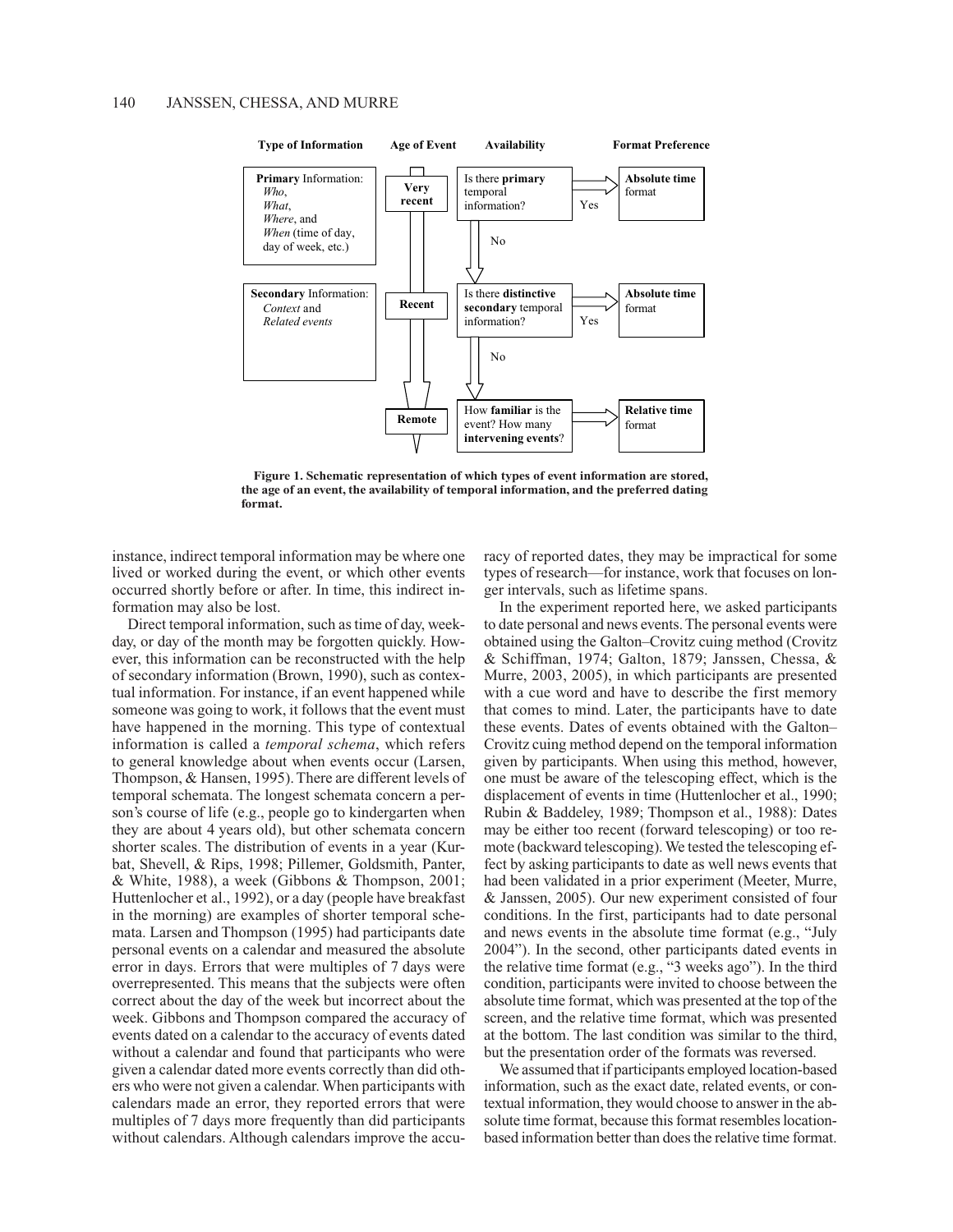If participants employed distance-based information to date the event, such as the clarity of the memory or the number of intervening events, they would choose to answer with the relative time format, because it corresponds better with distance-based information than does the absolute time format. We further assumed that the choice between the absolute and relative time formats would be based on the availability and distinctiveness of the secondary temporal information: If secondary information is available and distinctive, participants will employ location-based information and will prefer to date an event in the absolute time format. If secondary information is no longer available or distinctive, distance-based information will be used, and participants will prefer to date an event in the relative time format. Finally, we assumed that personal events are associated with more contextual information and more related events than are news events.

In the choice conditions (i.e., Conditions 3 and 4), we expected that very recent personal and news events would mainly be dated in the absolute time format, because contextual information and related events would be distinctive and accessible. Remote events would be dated mainly in the relative time format, because contextual information and related events would have been forgotten. When dating personal events, participants should more frequently use the absolute time format than when dating news events, because personal memories are related to more other memories and also elicit more contextual information.

On the basis of earlier research (Janssen, Chessa, & Murre, 2004), we expected that in the forced conditions (i.e., Conditions 1 and 2), the results for recent news events would display a small backward telescoping effect. On the other hand, we expected that the results for remote news events would display a greater forward telescoping effect. The absolute time format should also elicit a smaller backward telescoping effect for recent events and a smaller forward telescoping effect for remote events than does the relative time format.

Finally, we expected that in the choice conditions, as in the forced conditions, recent news events would be displaced backward more when dated with the relative time format rather than the absolute time format, and remote news events would be displaced forward more when dated with the relative time format rather than the absolute time format, because relative time estimates are based on less temporal information than are absolute time estimates.

## **METHOD**

#### **Participants**

The test was administered via the Internet, where it is still available at memory.uva.nl/testpanel/gc/. Our participants could have come into contact with the Web site in at least four ways: (1) through links on other sites; (2) through search engines; (3) through promotion in traditional media, such as newspapers and magazines (many of which included our Web address); and (4) through word of mouth.

Before the participants started the test, we emphasized that the experiment was genuine and serious. We then asked them to provide informed consent and to give personal information, such as their date of birth, level of education, and e-mail address; how many times a week they read a newspaper or watched the news; and a user name and password. The participants could later use their user name and password to log in directly if they wanted to take the test a second time.

The mean age of the 1,579 participants was  $44.29$  years (*SD* = 14.53). The distribution of the participants is given in Table 1. The four groups did not differ with regard to age and education. However, the first group consisted of more men than did the other groups  $[\chi^2(3, N = 1,579) = 13.561, \alpha < .001].$ 

#### **Cue Words and News Questions**

We selected 64 words with a value of 6.00 or more for imagery, concreteness, and meaningfulness from Paivio, Yuille, and Madigan's (1968) list and translated them into Dutch. Each participant received a random selection of 10 cue words from the list. The cue words and their Dutch translations are given in the Appendix.

To assess the telescoping effect, the participants were also given questions about when certain national and international news events took place. These news events had to be events that everybody could remember. The 96 news questions were selected from the Amsterdam Media Questionnaire (AMQ), developed by Klomps (2001), and the Daily News Memory Test (DNMT), developed by Meeter et al. (2005). Each participant received a random selection of 10 news questions. The AMQ is a retrograde amnesia test. We used it to derive news questions about events from the '50s through the '90s. The original AMQ contains fill-in-the-blank questions about news events that have been answered correctly by at least 70% of a reference population of normal participants. The selected AMQ questions were changed into questions asking for dates. For example, *Which princess died in Paris at the end of 1997?* was transformed into *When did Princess Diana die in Paris?* Events that could be dated through deduction, such as Olympic games or presidential elections, were not selected. The DNMT is an online retrograde amnesia test (memory.uva.nl) to which new questions are added every day. It was used to derive news questions about events from 2000 until 2004, and only multiple-choice questions that were answered correctly by 90% of the reference population were selected. The DNMT questions were changed as well to elicit a date. For instance, *In which sea did the Russian submarine Kursk sink on August 13, 2000?* was transformed into *When did the Russian submarine Kursk sink?*

#### **Procedure**

After the participants had read the instructions, they were given 10 cue words one by one. We gave the participants 10 cue words rather than 20, as Crovitz and Schiffman (1974) had, because we wanted to limit the number of participants who would drop out (Reips, 2000). Therefore, we designed the test in such a way that on average, the participants would take approximately 30 min to complete the test  $(M = 25 \text{ min } 33 \text{ sec})$ . While inspecting each word, the participants had to describe the first memory about a personal

**Table 1 Number of Participants (***N***), Mean Age (With Standard Deviation), Number of Men (M), and Number of Women (F) per Condition**

|                    | Age   |       |       |     |       |
|--------------------|-------|-------|-------|-----|-------|
| Condition          | N     | M     | SD    | М   | F     |
| $1.$ Abs.          | 396   | 45.06 | 14.33 | 157 | 239   |
| 2. Rel.            | 395   | 43.46 | 14.90 | 119 | 276   |
| $3.$ Abs. $+$ Rel. | 395   | 44.93 | 14.81 | 134 | 261   |
| 4. $Rel. + Abs.$   | 393   | 43.69 | 13.96 | 111 | 282   |
| Total              | 1.579 | 44.29 | 14.53 | 521 | 1,058 |

Note—Abs., absolute time format; Rel., relative time format; for Conditions 3 and 4, participants could choose either the absolute or the relative time format, but the formats were presented on screen in the order given.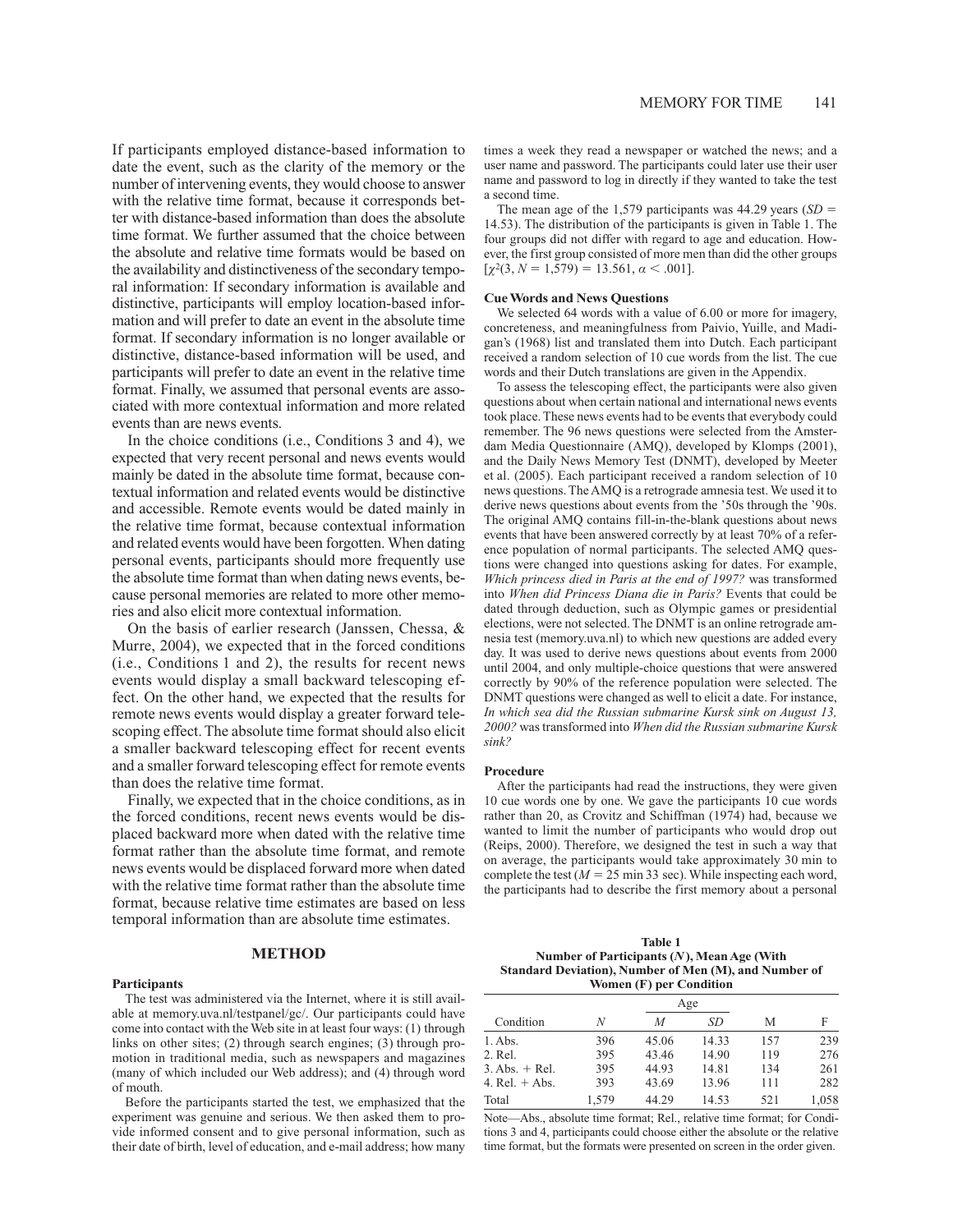event that came to mind. They were explicitly told that the reported events did not have to be interesting, because we wanted to prevent them from describing only major events from their lives instead of the personal events that first came to mind. At this stage, they were not yet told that they would have to assign dates to these events later in the test, because we did not want them to describe only events they could easily date, such as birthdays or holidays.

After each cue word, the participants were given a news question. We expected that by alternating the recall of personal events and the dating of news events, the participants would be less likely to use a single period as a starting point for all their memory searches. In the first condition, the participants had to date news events in the absolute time format. In this format, they were asked to indicate when the event took place by assigning a date or a period to the event—for example, "June 17, 1997," "August 2000," or "1998." In the second, they had to date events in the relative time format. In this format, they had to estimate how long ago an event happened, for instance, "3 hours ago," "5 weeks ago," or "2.5 years ago." In the third condition, the participants were asked to choose between the absolute and relative time formats, and the last condition was similar, but the order of the formats on screen was reversed. The participants were asked to pick their choice with text fields and scroll-down menus; for instance, if they wanted to indicate that an event happened 1 year ago, they would enter a "1" in the number text field and select "year" from the unit menu. Participants could select "days," "weeks," "months," and "years" from the unit menu. If they wanted to answer that an event occurred in September 2002, they had to select "September" and "2002" from the scroll-down menus, but they could leave the day menu empty. To leave the day menu empty, the participants had to select the score option (i.e., "-"). The month menu had values from "January" to "December," the day menu from "1" to "31," and the year menu from "1930" to "2004." Finally, the participants could select a check box indicating "I have never heard of this event" if they did not know about the news event at all. However, they still had to give an estimate.

When the participants had finished describing memories and dating news questions, they were given the cue words and the accompanying memories again, and they were asked to date the memories in the same format or formats they had used for the news questions. After the test, the participants were given their answers and the correct answers to the news questions, as well as some information about the purpose of the experiment.

### **RESULTS**

Participants were allowed to take the test more than once, because we wanted to prevent them from taking the test a second time under a different name (Reips, 2000). However, in this study we only analyzed the first test a participant took, for data collected between November 2003 and August 2004.

First, we checked the reported dates to see whether participants took one period in their lives as a reference for all their memory searches. To check this, the coefficient of variation was calculated (i.e., the standard deviation divided by the mean). Four participants were discarded for having a coefficient of variation smaller than 0.1. The other participants did not take a single period as a starting point; their average coefficient of variation was 1.466.

We also checked for the possibility that participants used the period of the previous news question as a starting point for the subsequent memory search instead of using the cue word. Absolute differences (in days) between the answer to a news question and the date assigned to the

following personal memory were calculated. The participants did not use the news questions as a reference for the personal memories  $[t(13919) = -0.272, p = .786]$ .

The numbers (and percentages) of events that participants indicated they had never heard of for each condition were, respectively, 453 (11.5%), 581 (14.0%), 389 (10.0%), and 466 (11.9%). These answers will be called guesses.

#### **Preferences**

When we compared the dating formats in the choice conditions, we found that in general participants preferred to date events with the relative time format [53.03%; *χ*2(1,  $N = 14,807$  = 22.02,  $\alpha$  < .001]. However, when we further analyzed the dating formats in those conditions, we found that the order in which the formats were presented on the screen affected participants' choices  $[\chi^2(1, N =$  $14,807$ ) = 2,495.72,  $\alpha$  < .001]. When the absolute time format was presented at the top of the screen (i.e., in Condition 3), participants preferred to date events with that format (67.75%). When the relative time format was presented at the top (i.e., in Condition 4), they tended to date events with the relative time format instead (73.30%). Presentation order affected the preferred dating format for both news events  $[\chi^2(1, N = 6,948) = 1,098.73, \alpha <$ .001] and personal events  $[\chi^2(1, N = 7,859) = 1,451.10,$  $\alpha$  < .005].

When we looked at type of event and dating format, we found that participants preferred to date news events with the relative time format (58.26%), but they preferred to date personal events with the absolute time format  $(53.67\%) [\chi^2(1, N = 14,807) = 210.34, \alpha < .001]$ ; they preferred to date guesses with the relative time format  $[72.16\%; \chi^2(1, N = 855) = 168.00, \alpha < .001].$ 

Finally, when we looked at the age distribution of the dating formats, we found an effect of event age  $[\chi^2(2, N =$  $14,807$  = 318.63,  $\alpha$  < .001]. We chose two cutoff points arbitrarily: 100 and 1,000 days. Participants preferred to date *very recent* events (within the last 100 days) with the absolute time format [59.49%;  $\chi^2(1, N = 3,845)$  = 140.50,  $\alpha$  < .001]. *Recent* events (100–1,000 days ago) were most frequently dated with the relative time format  $[53.87\%; \chi^2(1, N = 4,263) = 6.70, \alpha < .01]$ . *Remote* events (more than 1,000 days ago) were also most frequently dated with the relative time format [59.29%;  $\chi^2(1)$ ,  $N = 6,699$  = 192.98,  $\alpha$  < .001]. However, when we analyzed the events separately (see Figure 2), we found an interaction effect of age and type of event on the dating format  $[\chi^2(5, N = 14, 807) = 412.44, \alpha < .001]$ : Participants preferred to date very recent news events with the absolute time format [55.80%;  $\chi^2(1, N = 405) = 5.45, \alpha < .05$ ], recent news events with the relative time format [55.50%;  $\chi^2(1, N = 2,991) = 36.19, \alpha < .001$ ], and remote news events also with the relative time format [62.19%;  $\chi^2(1, 1)$  $N = 3,552$ ) = 211.14,  $\alpha$  < .001]. Similarly, they preferred to date very recent personal events with the absolute time format  $[60.00\%; \chi^2(1, N = 3,440) = 137.6, \alpha < .001]$ and remote personal events with the relative time format [54.31%;  $\chi^2(1, N = 3,147) = 23.34, \alpha < .001$ ], but re-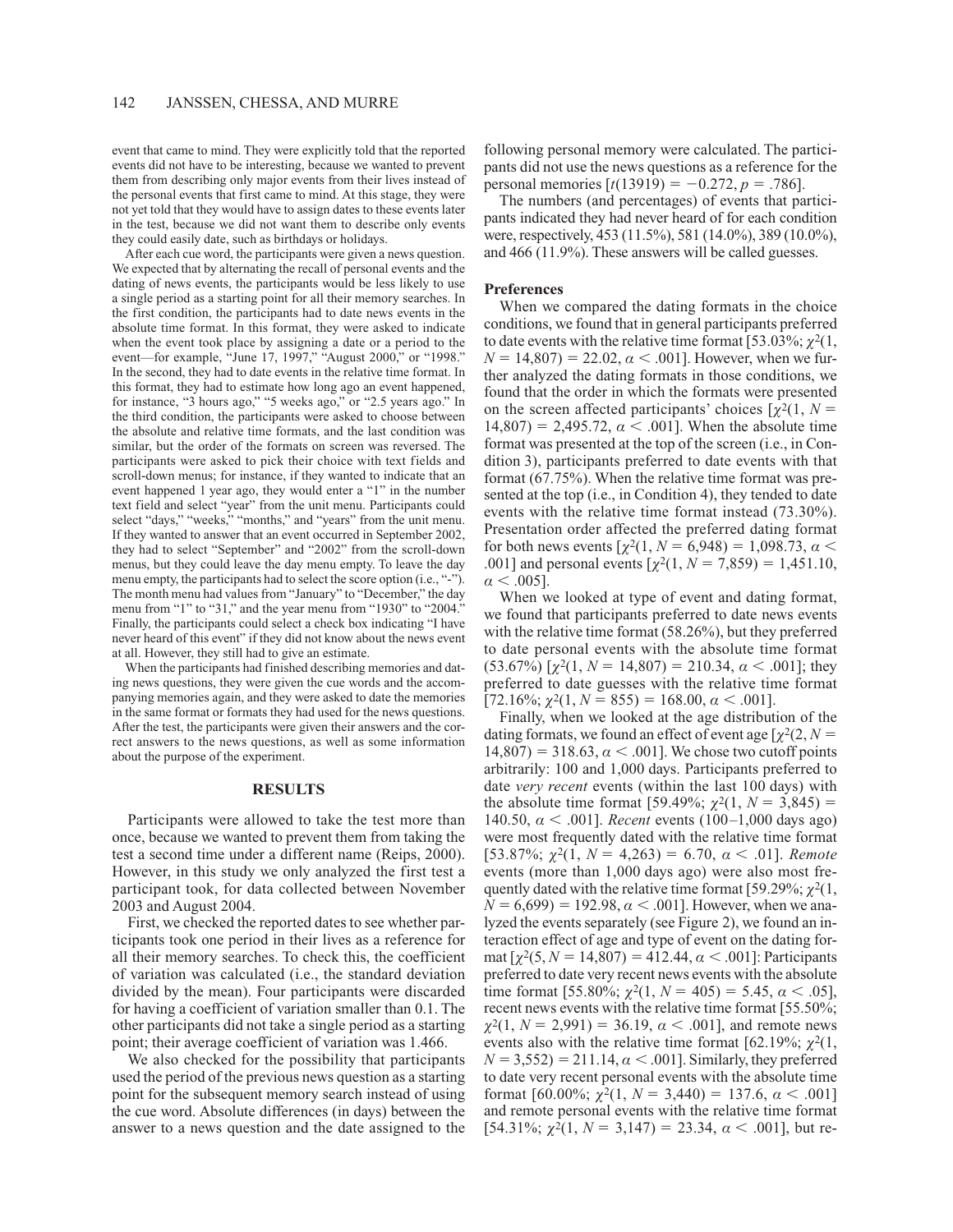

**Figure 2. Percentages of events that are dated with the absolute time format for very recent, recent, and remote events and for news events (black bars) and personal events (gray bars).**

cent personal events were most frequently dated with the absolute time format  $[56.29\%; \chi^2(1, N=1,272) = 20.13,$  $\alpha \leq .001$ ].

## **Estimate Specificity**

When participants dated events with the absolute time format, they could either give the complete date, the month and year, or only the year the event had occurred. We found that dates for personal events were more detailed than those for news events (see Table 2). When participants dated their personal memories, they provided the complete date more frequently (62.7%) than when they dated news events  $(34.9\%) [\chi^2(2, N = 15,813)$  = 1,354.00,  $\alpha$  < .001]. Furthermore, dates of very recent events were also more detailed than those of recent or remote events (see Table 3). When participants dated very recent events (within 100 days), they provided the complete date more frequently (85.7%) than when they dated events that happened more than 100 days ago (41.1%) or

**Table 2 Percentages of News, Personal, and All Events Dated in the Absolute Time Format With the Complete Date, the Month and Year, or Only the Year**

| really of Omly the real |                 |            |  |  |  |  |
|-------------------------|-----------------|------------|--|--|--|--|
| News Events             | Personal Events | All Events |  |  |  |  |
| 34.9                    | 62.7            | 50.4       |  |  |  |  |
| 32.6                    | 23.8            | 27.7       |  |  |  |  |
| 32.5                    | 13.5            | 21.9       |  |  |  |  |
| 100.0                   | 100.0           | 100.0      |  |  |  |  |
|                         |                 |            |  |  |  |  |

**Table 3 Percentages of Very Recent, Recent, and Remote Events Dated in the Absolute Time Format With the Complete Date, the Month and Year, or Only the Year**

|                | Very Recent Events Recent Events Remote Events |       |       |  |  |
|----------------|------------------------------------------------|-------|-------|--|--|
| Complete date  | 85.7                                           | 41.1  | 35.4  |  |  |
| Month $+$ year | 9.7                                            | 36.0  | 27.4  |  |  |
| Year           | 47                                             | 22.9  | 37.1  |  |  |
| Total          | 100.0                                          | 100.0 | 100.0 |  |  |
|                |                                                |       |       |  |  |

Note—Because of rounding, some columns do not total exactly 100%.

more than 1,000 days ago  $(35.4\%)$  [ $\chi^2(4, N = 15,813)$  = 3,187.42,  $\alpha$  < .001]. Finally, dates for guesses were less detailed overall: When participants indicated that they did not know about an event at all, they more frequently provided only the year that the event occurred (54.6%) than for an event they indicated that they did know about  $(21.9\%) [\chi^2(2, N = 16,755) = 607.21, \alpha < .001].$ 

## **Telescoping Effect**

The news events could either be dated as too recent (forward telescoping) or too remote (backward telescoping). When an event was displaced forward in time, we denote the error as negative, whereas positive errors mean that the event was displaced backward in time. We found that very recent news events were hardly displaced  $(Mdn =$  $-1$  day). Recent events were displaced backward in time  $(Mdn = 23$  days), but remote events were displaced forward in time  $(Mdn = -365 \text{ days})$ . When we looked at the differences between the conditions, we combined the events dated with the absolute time format in the choice conditions (3 and 4), as well as the events dated with the relative time format in those conditions. Figure 3 presents the median dating error in each condition for very recent, recent, and remote events.

The temporal displacements of events dated with the absolute time format (black diamonds, Figures 4 and 5) were best described with logarithmic functions ( $y =$  $-57.157 \ln x + 259.02$ ,  $R^2 = .2482$  [solid black line, Figure 4] and  $y = -36.427 \ln x + 151.51$ ,  $R^2 = .2165$ [solid black line, Figure 5]). The temporal displacement of events dated with the relative time format (gray squares, Figures 4 and 5) were best described with linear functions ( $y = -0.0876x + 18.931$ ,  $R^2 = .6969$  [dashed gray line, Figure 4] and  $y = -0.0962x + 32.341$ ,  $R^2 =$ .6040 [dashed gray line, Figure 5]).

When we compared the dating errors of the news events in the first condition and in the second condition, we found that the relative time format was less accurate than the absolute time format  $[t(7046) = 6.575, p < .001,$ two-tailed]. This overall effect was caused by differences in dating errors for recent events  $[t(3063) = 3.347, p =$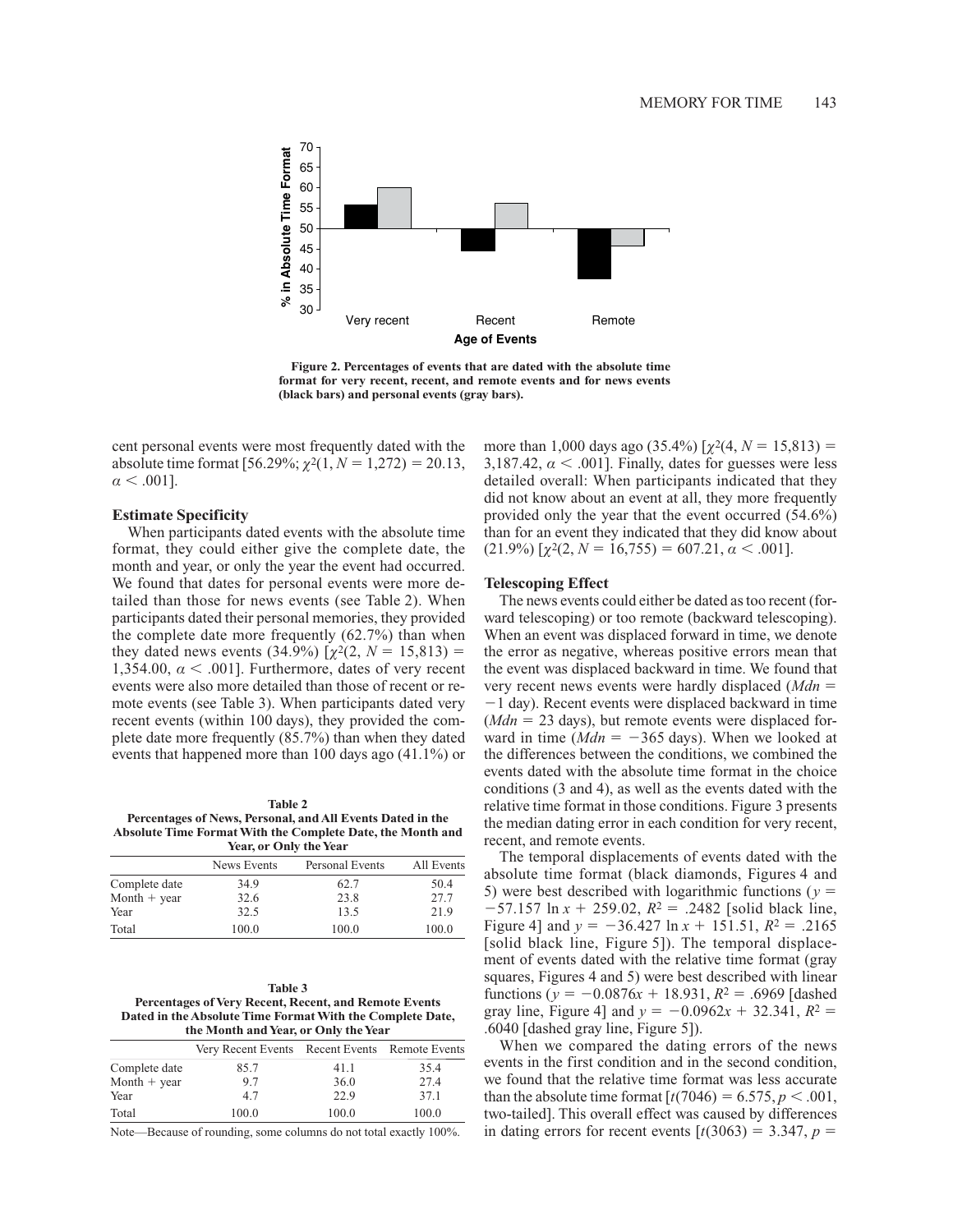

**Figure 3. Median dating errors, in days, for very recent, recent, and remote events dated with the absolute and relative time formats in the forced conditions (black or gray solid bars, respectively) and the choice conditions (black or gray striped bars, respectively).**

.001, two-tailed] and remote events  $[t(3548) = 5.930,$  $p < .001$ , two-tailed]. Recent events dated with the relative time format were displaced backward in time more than those with the absolute time format, and remote events dated with the relative time format were displaced forward in time more than those with the absolute time format. We did not find a difference in the displacement of very recent news events.

Furthermore, when we compared the dating errors of news events in the choice conditions with the absolute and relative time formats, we found an overall difference  $[t(6976) = 6.223, p < .001,$  two-tailed]. We also found differences between the two formats in the dating errors of recent and remote events, but not in the dating errors of very recent events. Recent events dated with the relative time format were displaced backward in time more than those with the absolute time format  $[t(2995) = -3.585]$ ,  $p < .001$ , two-tailed], and remote events dated with the relative time format were displaced forward in time more than those with the absolute time format  $[t(3579) =$ 7.608,  $p < .001$ , two-tailed].

Finally, when we compared the dating errors of events dated with the absolute time format in the two choice conditions with the dating errors in the first condition, we found a marginally significant difference  $[t(6393) =$ 1.688,  $p = .091$ , two-tailed]; recent events dated with the absolute time format in the first condition were displaced backward in time more than those with that format in the choice conditions  $[t(2860) = 3.914, p < .001,$  twotailed]. We also compared the dating errors of the news events dated with the relative time format in the choice conditions with the dating errors in the second condition. In this comparison, we found no overall difference. However, recent events dated with the relative time format in the choice conditions were displaced backward in time more than those with that format in the second condition  $[t(3198) = -2.672, p = .008$ , two-tailed].

Besides separate independent-samples *t* tests, we also tested the telescoping effect with a 3 (time: very recent, recent, or remote)  $\times$  2 (choice: forced or choice)  $\times$  2 (format: absolute or relative) ANOVA. We found effects of time  $[F(2,14023) = 347.037, p < .001]$  and format



**Figure 4. Median dating errors, in days, on a logarithmic scale for news events in the forced conditions (absolute time format, black diamonds; relative time format, gray squares), and their best-fitting functions.**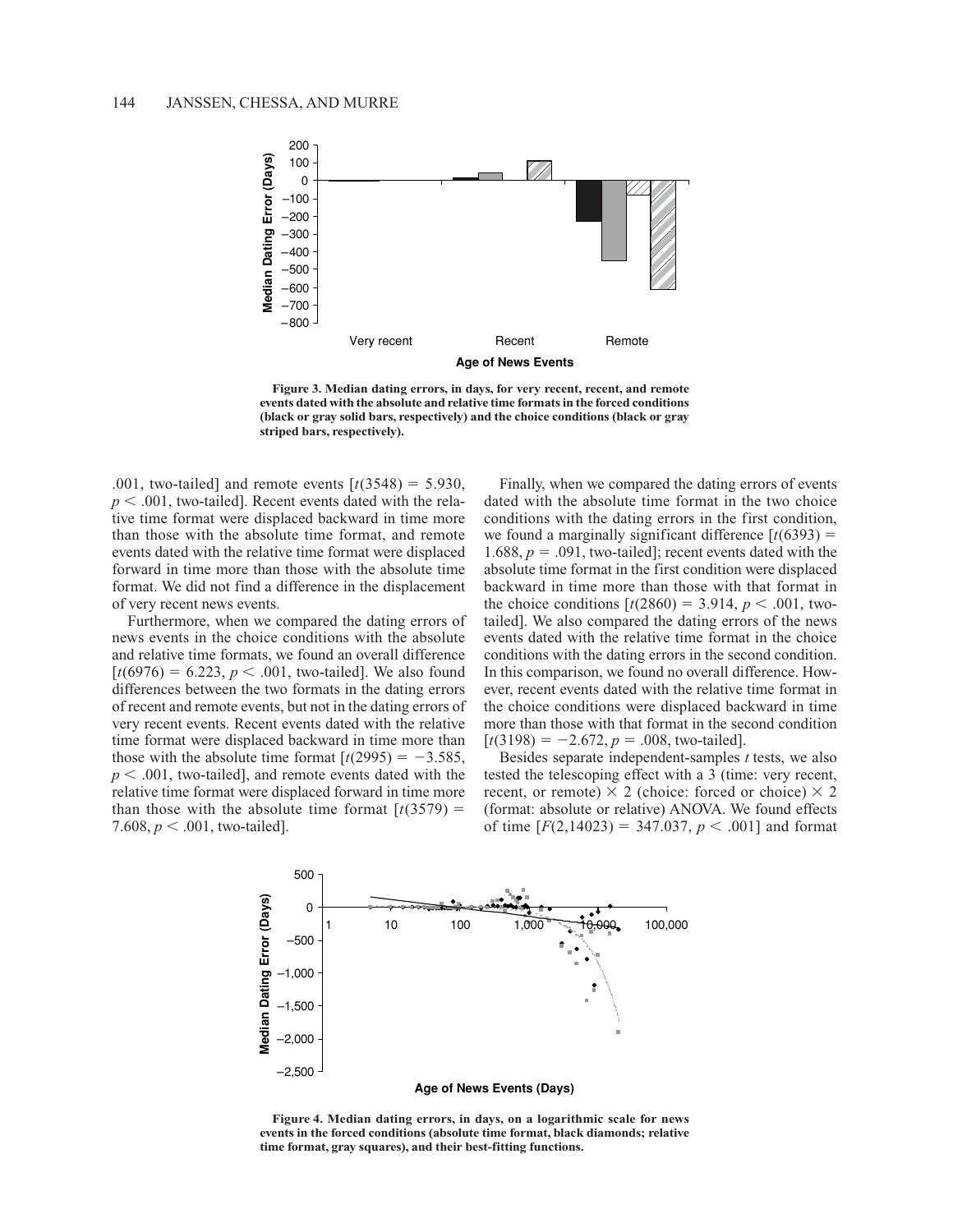

**Figure 5. Median dating errors, in days, on a logarithmic scale for news events in the choice conditions (absolute time format, black diamonds; relative time format, gray squares), and their best-fitting functions.**

 $[F(1,14024) = 10.496, p = .001]$ , but not of choice. The displacement of news events increased as events became more remote, and news events dated in the relative time format were displaced more than those in the absolute time format. We also found an interaction effect of time and format  $[F(5, 14020) = 31.586, p < .001]$  on the displacement of news events: The difference between the formats increased as news events became more remote. Finally, we found an interaction effect between time, format, and choice  $[F(11, 14014) = 5.846, p = .003]$  in which the increase in difference between the formats was greater in the choice conditions than in the forced conditions.

## **DISCUSSION**

We found that very recent news events, those within the last 100 days, were hardly displaced; people on average made almost no errors in dating these events. Recent news events, which had occurred between 100 and 1,000 days earlier, were displaced backward in time; that is, people thought these events had occurred longer ago than they actually had. However, news events that had occurred around 3 years earlier were, on average, hardly displaced once again. We will return to this point in a moment. Remote news events, which had occurred more than 1,000 days earlier, were displaced forward in time, so people thought those events had occurred more recently than they actually had.

Furthermore, the displacement of recent news events was smaller than the displacement of remote news events. The paradox that news events that had occurred around 1,000 days earlier were dated more accurately than those that had occurred between 100 and 1,000 days earlier was caused by the shift from backward to forward telescoping and by the use of signed rather than absolute dating errors. This shift may be explained by a relative change in the amounts of time prior to and after the event: If a news event has occurred recently, it is more likely that an error will be made backward, because there is more time prior to the event. If an event occurred a long time ago, it is more

likely that the error will be made forward, because there is more time after the event (Rubin & Baddeley, 1989). The size of the absolute dating errors shows that the displacement in the dating of events increased linearly with time. Therefore, the news events in this experiment that had occurred around 1,000 days earlier were just as likely to be displaced backward as forward in time, but they were not dated more accurately than more recent events.

Prior research (Friedman & Huttenlocher, 1997; Thompson et al., 1993) has shown that people sometimes use distance-based temporal information to date events, although location-based information is more accurate. This result was replicated in our study. We found that participants dated events with the relative time format as well as with the absolute time format, even though news events dated with the absolute format were dated more accurately than those with the relative time format.

We found that in general the order that formats were presented determined participants' choices. When the absolute time format was presented at the top of the screen, participants tended to answer in that format, but when the relative format was presented on top, they tended to answer in that format instead. This means that participants are able to date events in both formats (Shimojima, 2002). When we looked at the type of an event, its age, and the preferred dating format, we found that people preferred to date more recent events in the absolute time format, but they preferred to date more remote events in the relative time format. Furthermore, we found that people preferred to date personal events in the absolute time format but news events in the relative time format. The majority of remote events therefore caused the initial preference for the relative time format. This preference to date news events with the relative time format was also found by Friedman and Huttenlocher (1997), who asked participants to date topics from a current affairs program and major news events.

Finally, when people chose to date an event in the absolute time format, they could give the complete date, just the month and the year, or only the year that the event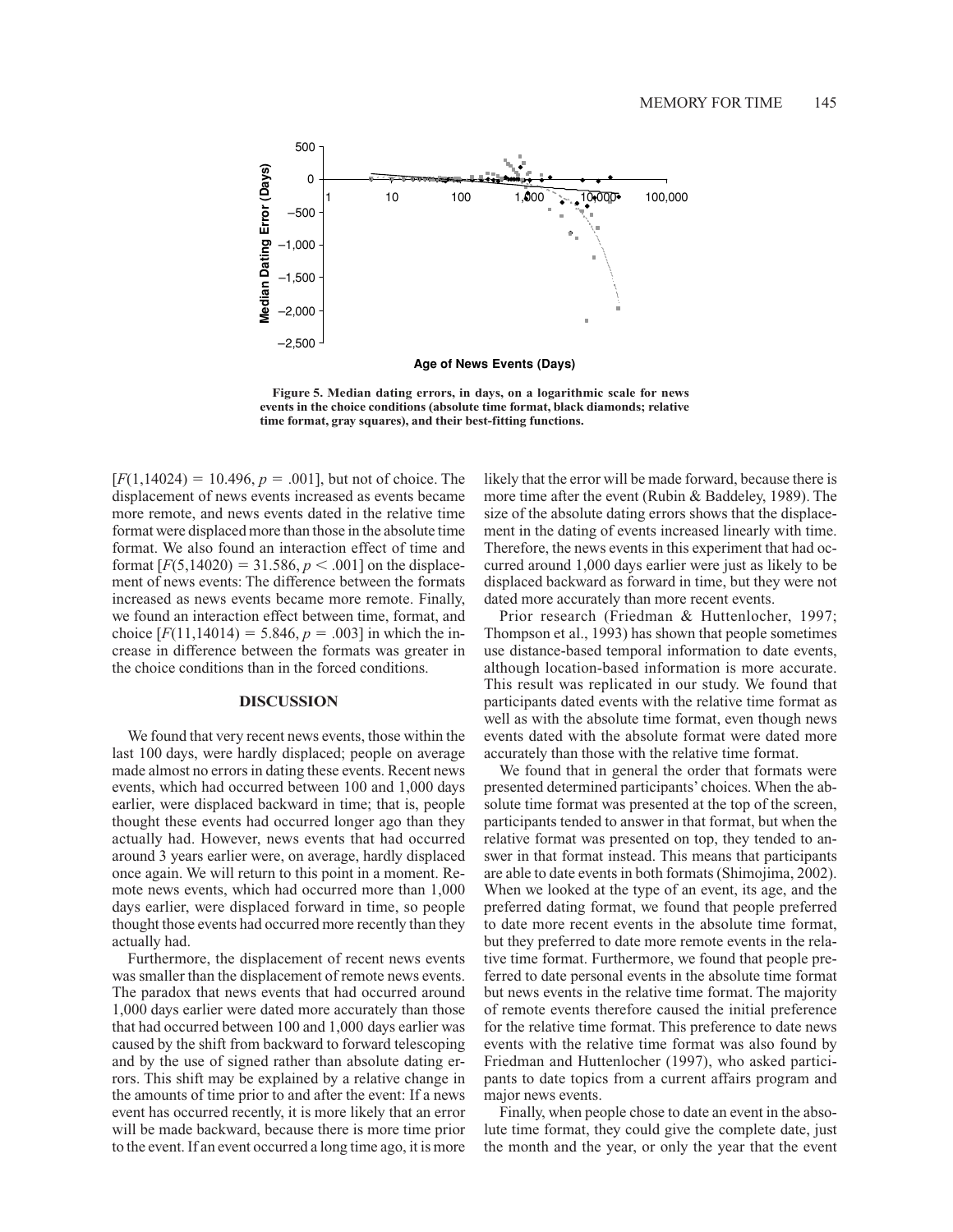happened. People provided the complete date more frequently when the event was personal or when it had happened very recently. When people did not know about the news event, they tended to provide only the year that the event occurred.

The results of this experiment are in line with our model, which integrates location-based theories and distancebased theories of memory for time. Although the model is still under development, it can already explain some interesting effects. It successfully predicted the dating formats that people prefer for dating events, and also the difference in size of the telescoping effect between the dating formats, on the basis of the availability of secondary temporal information.

This model's underlying assumptions need to be examined more closely. We have assumed that when events are dated in the absolute time format, location-based information is being used, such as the context or related events. We have also assumed that events dated in the relative time format are dated using distance-based information, such as the clarity of a memory or the familiarity of an event. These assumptions need verification. Another topic that we are examining is presentation order. Currently, we are running an experiment on our Web site in which we compare preferences in dating formats when the absolute time format is presented at the top or the bottom of the screen (with the relative time format at the bottom or the top of the screen, respectively) with those when the absolute time format is presented at the left or the right of the screen (with the relative time format on the right or the left, respectively). Finally, we plan to run an experiment in which we examine the telescoping effect more closely; in that experiment, we will compare sizes of the backward and forward telescoping effect for different age groups and try to determine the point on the *x*-axis where the telescoping effect shifts from backward to forward for each group. On the basis on our model, we predict that the size of the effects will be larger for older participants and that the point will be located later for older participants.

#### **REFERENCES**

- Anderson, J. R., & Bower, G. H. (1972). Recognition and recall processes in free recall. *Psychological Review*, **79**, 97-123.
- AURIAT, N. (1992). Autobiographical memory and survey methodology: Furthering the bridge between two disciplines. In M. A. Conway, D. C. Rubin, H. Spinnler, & W. A. Wagenaar (Eds.), *Theoretical perspectives on autobiographical memory* (pp. 295-312). Dordrecht: Kluwer.
- BADDELEY, A. D., LEWIS, V., & NIMMO-SMITH, I. (1978). When did you last . . . ? In M. M. Gruneberg, P. E. Morris, & R. N. Sykes (Eds.), *Practical aspects of memory* (pp. 78-83). London: Academic Press.
- BARCLAY, C. R., & WELLMAN, H. M. (1986). Accuracies and inaccuracies in autobiographical memories. *Journal of Memory & Language*, **25**, 93-103.
- BETZ, A. L., & SKOWRONSKI, J. J. (1997). Self-events and other-events: Temporal dating and event memory. *Memory & Cognition*, **25**, 701- 714.
- Bratfisch, O., Ekman, G., Lundberg, U., & Krüger, K. (1971). Subjective temporal distance and emotional involvement. *Scandinavian Journal of Psychology*, **12**, 147-160.

Brown, N. R. (1990). Organization of public events in long-term memory. *Journal of Experimental Psychology: General*, **119**, 297-314.

Brown, N. R., Rips, L. J., & Shevell, S. K. (1985). The subjective

dates of natural events in long-term memory. *Cognitive Psychology*, **17**, 139-177.

- Burt, C. D. B. (1992a). Reconstruction of the duration of autobiographical events. *Memory & Cognition*, **20**, 124-132.
- Burt, C. D. B. (1992b). Retrieval characteristics of autobiographical memories: Event and date information. *Applied Cognitive Psychology*, **6**, 389-404.
- Burt, C. D. B., & Kemp, S. (1991). Retrospective duration estimation of public events. *Memory & Cognition*, **19**, 252-262.
- Burt, C. D. B., Kemp, S., & Conway, M. [A.] (2001). What happens if you retest autobiographical memory 10 years on? *Memory & Cognition*, **29**, 127-136.
- Burt, C. D. B., Kemp, S., & Conway, M. A. (2003). Themes, events, and episodes in autobiographical memory. *Memory & Cognition*, **31**, 317-325.
- Burt, C. D. B., Kemp, S., Grady, J. M., & Conway, M. [A.] (2000). Ordering autobiographical experiences. *Memory*, **8**, 323-332.
- Conway, M. A., & Pleydell-Pearce, C. W. (2000). The construction of autobiographical memories in the self-memory system. *Psychological Review*, **107**, 261-288.
- Crawley, S. E., & Pring, L. (2000). When did Mrs Thatcher resign? The effects of ageing on the dating of public events. *Memory*, **8**, 111-121.
- CROVITZ, H. F., & SCHIFFMAN, H. (1974). Frequency of episodic memories as a function of their age. *Bulletin of the Psychonomic Society*, **4**, 517-518.
- Ferguson, R. P., & Martin, P. (1983). Long-term temporal estimation in humans. *Perception & Psychophysics*, **33**, 585-592.
- FRIEDMAN, W. J. (1993). Memory for the time of past events. *Psychological Bulletin*, **113**, 44-66.
- FRIEDMAN, W. J., & HUTTENLOCHER, J. (1997). Memory for the time of "60 Minutes" stories and news events. *Journal of Experimental Psychology: Learning, Memory, & Cognition*, **23**, 560-569.
- Galton, F. (1879). Psychometric experiments. *Brain*, **2**, 149-162.
- Gibbons, J. A., & Thompson, C. P. (2001). Using a calendar in event dating. *Applied Cognitive Psychology*, **15**, 33-44.
- Hinrichs, J. V. (1970). A two-process memory-strength theory for judgment of recency. *Psychological Review*, **77**, 223-233.
- Huttenlocher, J., Hedges, L. V., & Bradburn, N. M. (1990). Reports of elapsed time: Bounding and rounding processes in estimation. *Journal of Experimental Psychology: Learning, Memory, & Cognition*, **16**, 196-213.
- HUTTENLOCHER, J., HEDGES, L. [V.], & PROHASKA, V. (1988). Hierarchical organization in ordered domains: Estimating the dates of events. *Psychological Review*, **95**, 471-484.
- HUTTENLOCHER, J., HEDGES, L. V., & PROHASKA, V. (1992). Memory for day of the week: A 5 2 day cycle. *Journal of Experimental Psychology: General*, **121**, 313-325.
- Janssen, S. M. J., Chessa, A. G., & Murre, J. M. J. (2003). Modeling the reminiscence bump in autobiographical memory with the memory chain model. In B. Kokinov & W. Hirst (Eds.), *Constructive memory* (pp. 138-147). Sofia: New Bulgarian University.
- Janssen, S. M. J., Chessa, A. G., & Murre, J. M. J. (2004, August). *Influence of dating formats on the telescoping effect and the distribution of autobiographical memory.* Paper presented at the RC33 Sixth International Conference on Social Science Methodology, Amsterdam.
- Janssen, S. M. J., Chessa, A. G., & Murre, J. M. J. (2005). The reminiscence bump in autobiographical memory: Effects of age, gender, education, and culture. *Memory*, **13**, 658-668.
- Kemp, S. (1988). Dating recent and historical events. *Applied Cognitive Psychology*, **2**, 181-188.
- Kemp, S. (1994). Bias in dating news and historical events. *Acta Psychologica*, **86**, 69-87.
- Kemp, S. (1996). Association as a cause of dating bias. *Memory*, **4**, 131-142.
- Kemp, S. (1999). An associative theory of estimating past dates and past prices. *Psychonomic Bulletin & Review*, **6**, 41-56.
- Klomps, P. (2001). *Retrograde amnesie: Constructie van een vragenlijst* [Retrograde amnesia: Construction of a questionnaire]*.* Unpublished research report. University of Amsterdam, The Netherlands.
- Kurbat, M. A., Shevell, S. K., & Rips, L. J. (1998). A year's memories: The calendar effect in autobiographical recall*. Memory & Cognition*, **26**, 532-552.
- Larsen, S. F., & Conway, M. A. (1997). Reconstructing dates of true